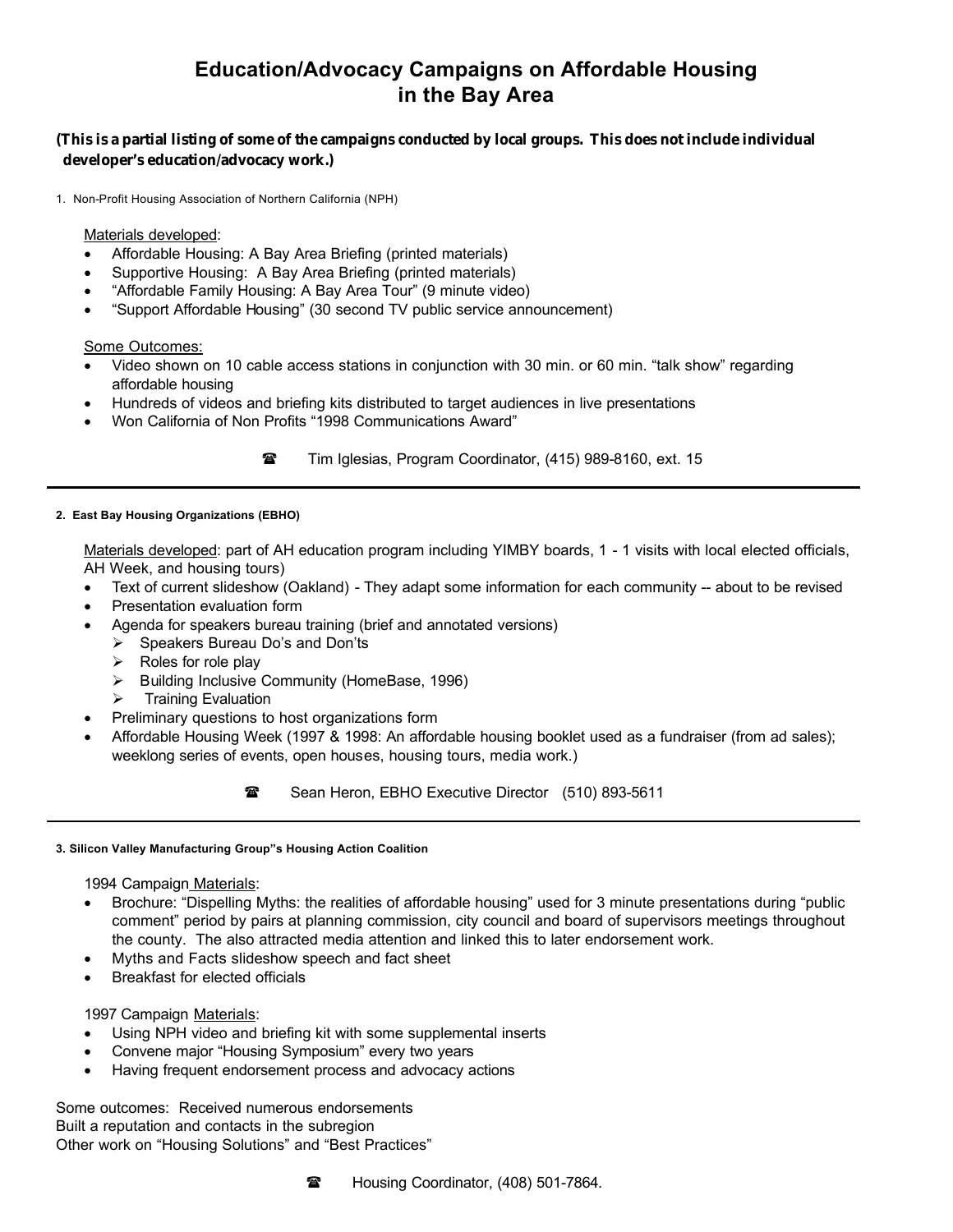#### **4. East Bay AIA Housing Committee**

Materials:

- Housing slide library text and list of slides available by characteristics
- **••** Willie Pettus, AIA, 510/465-3856

### **5. Asian Neighborhood Design (AND)**

Materials:

- Text for "Great Neighbors: Affordable Housing in San Francisco" slideshow
	- •••Author: Tom Jones, Development Director, AND, 415/ 982-2959. Tom co-authored a book (Affordable Family Housing: "Good Neighbors" with Willie Pettus and Michael Pyatok) Tom and Willie each have voluminous slide collections.
- **6. Council of Community Housing Organizations (CCHO) - San Francisco**

Materials:

• Text for "San Francisco Affordable Housing Slide Show - CCHO"

**••• Primary authors: Whitney Jones (Chinese Community Housing Corporation, 415/984-1450)** and Steve Suzuki (AND, 415/982-2959).

#### **7. Citizens for Quality Neighborhoods**

## Materials:

- 3 images used as billboards, posters & bus placard (one each for first time homebuyer, low-wage renter and homeless)
	- •••Susan Silviera (408) 733-4938

**8. The Consortium for Workforce Housing** - Marin County Chambers of Commerce

# Materials:

- **Brochure**
- Article from San Rafael Chamber of Commerce publication
- They are planning various outreach activities including distribution of materials (including NPH briefing sheets) and outreach to press and electronic media

**•• Mary Parkman, Staff, 415/453-4344** 

Betty Pagett, co-founder, Director of Education & Advocacy, Ecumenical Association for Housing, 415/1800

# **9. Neighbors and Neighborhoods Exhibit - San Francisco**

# Materials:

• Brochure from exhibit (EBHO and the Benicia housing advocates each have a less elaborate "YIMBY" Board Exhibits)

**•• Marcia Rosen, S.F. Mayor's Office of Housing (415) 252-3114**